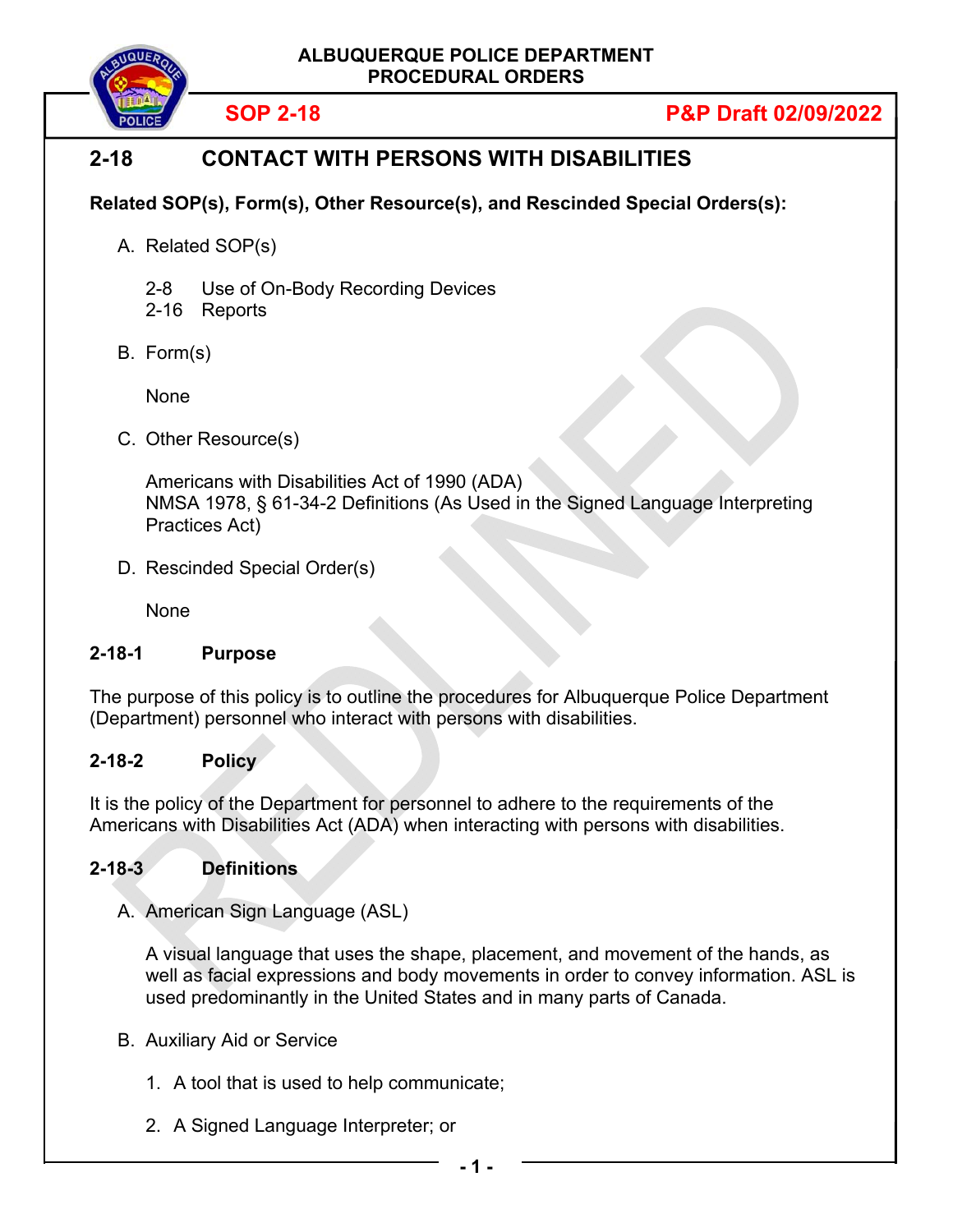

- 3. Any other means that assists with effective communication.
- C. Blind or Visually-Impaired
	- 1. An individual with vision loss to such a degree so as to qualify for an additional support need; or
	- 2. An individual with a significant visual impairment that resulted from disease or trauma, or a congenital or degenerative condition that cannot be corrected.
- D. Individual Who Is Deaf, Hard of Hearing, or Deaf-Blind

A person who has either no hearing or who has significant hearing loss, consistent with NMSA 1978, § 61-34-2.

E. Service Animal

Any animal that is individually trained to do work or perform tasks for the benefit of an individual with a disability, including a physical, sensory, psychiatric, intellectual, or other mental disability.

F. Signed Language Interpreter

A state licensed and certified professional who practices interpreting and interprets a signed language.

#### **2-18-4 Procedures 7**

- A. Interacting with Persons Who are Blind or Visually-Impaired
	- 1. Sworn personnel shall:
		- a. Immediately verbally identify themselves as a law enforcement officer;
		- b. Refrain from speaking loudly because most people who are visually-impaired hear well;
		- c. Verbally identify the individual(s) when conversing in a group format;
		- d. Avoid lapses in conversation without informing the victims;
		- e. Inform individuals when they are being recorded;
		- f. Verbally assist the individual in orienting to the surroundings; and
		- g. Obtain explicit permission prior to physically assisting the individual.
	- 2. Sworn personnel shall never pet service/guide animals without permission from the owner.
- B. Interacting with Individuals Who Are Deaf, Hard of Hearing, or Speech Impaired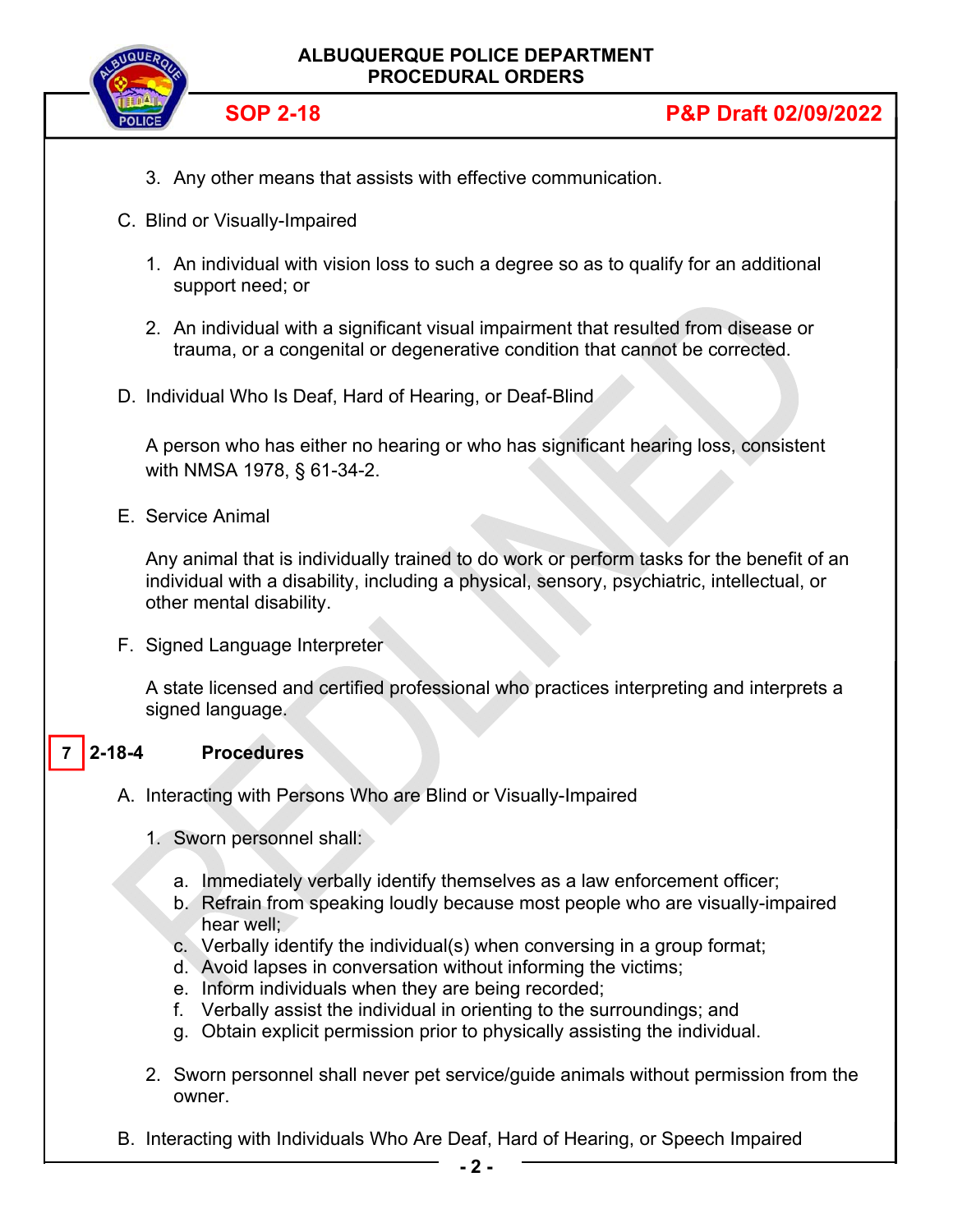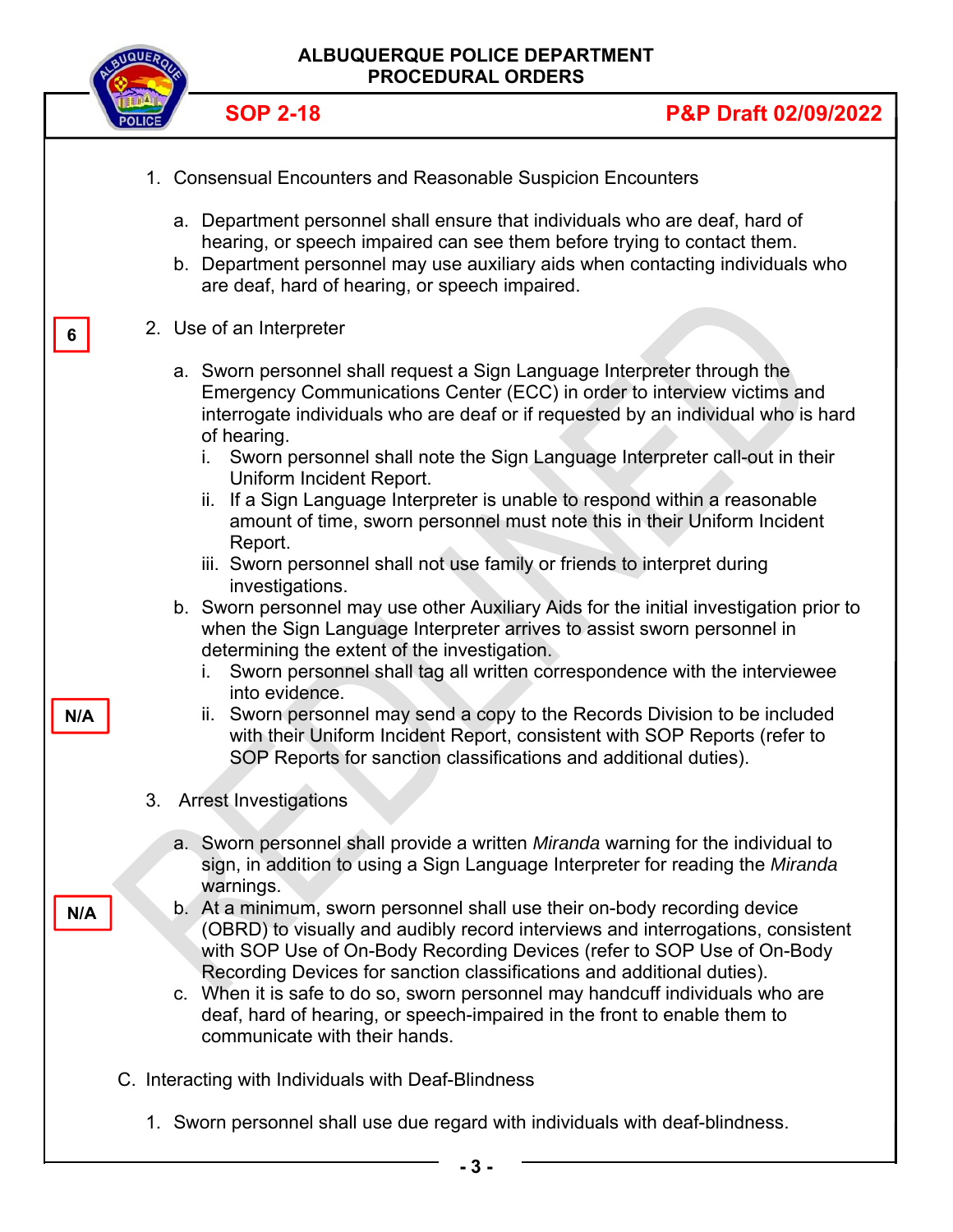## **ALBUQUERQUE POLICE DEPARTMENT PROCEDURAL ORDERS**



## **SOP 2-18 P&P Draft 02/09/2022**

- 2. Sworn personnel may use a Sign Language Interpreter during investigations if the individual knows American Sign Language (ASL).
- D. Interacting with Individuals with Physical Disability(s)
	- 1. Consensual Encounters

Department personnel shall give due regard to individuals with a physical disability.

- 2. Criminal Investigations and Arrests
	- a. Department personnel shall abide by the procedures outlined in SOP Restraint and Transportation of Individuals (refer to SOP Restraint and Transportation of Individuals for sanction classifications and additional duties).
	- b. If requested and necessary, sworn personnel shall provide needed resources while on calls for service.
- E. Handling of Service Animals
	- 1. Sworn personnel shall not interfere with an individual's service animal.
	- 2. When the owner of a service animal is placed under arrest or is deceased, sworn personnel shall:
		- a. Attempt to find a family member or other party approved by the owner to take custody of the service animal; or
		- b. If no one is available to take custody of the service animal, request for City of Albuquerque Animal Welfare Department personnel to take custody of the service animal.
			- i. Sworn personnel shall advise the responding Animal Welfare Department officer that the animal is a service animal.
			- ii. The Animal Welfare Department officer holds or returns the service animal to the owner or designated party in accordance with Animal Welfare Department policies and procedures.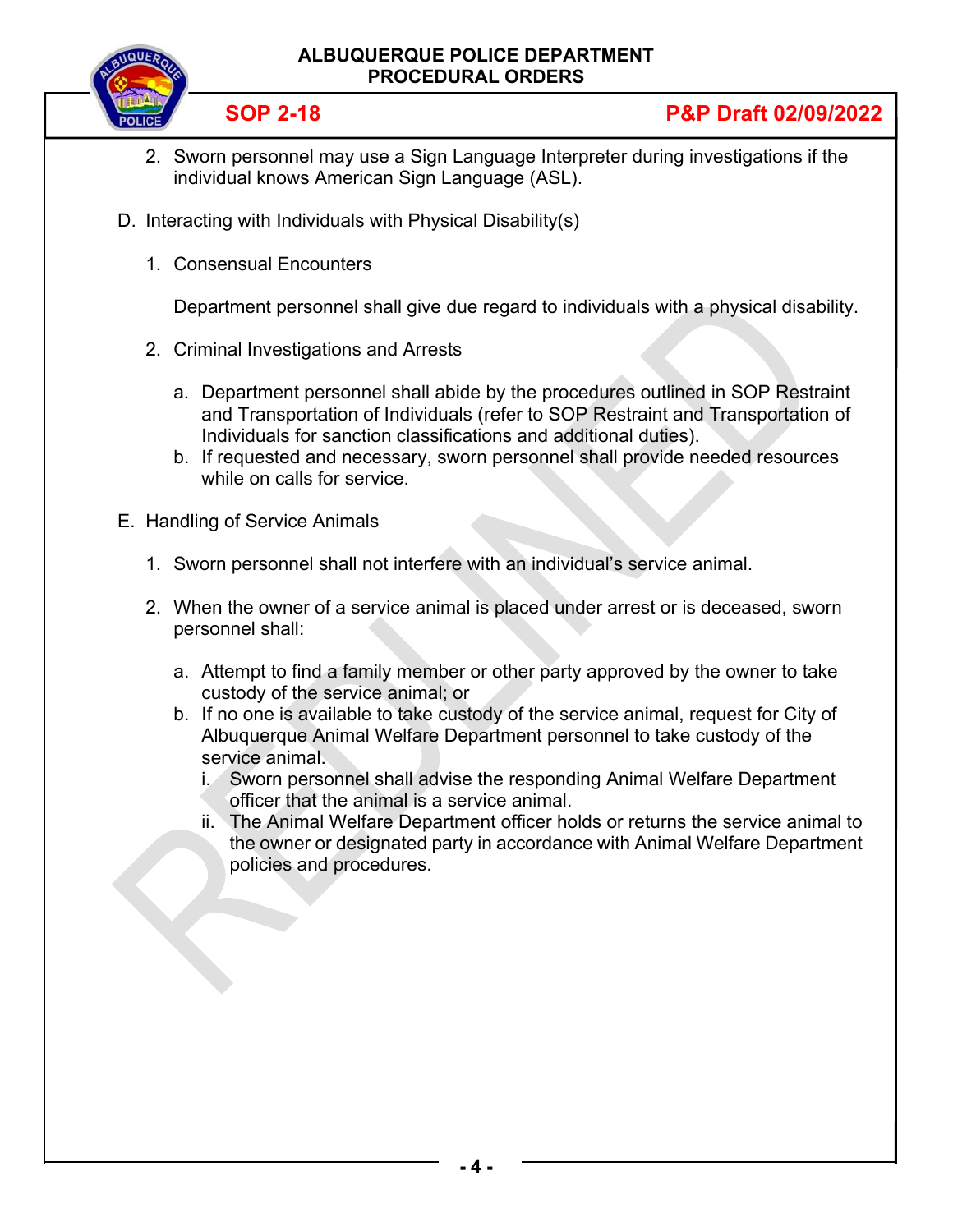

## **SOP 2-18 P&P Draft 02/09/2022**

## **2-18 CONTACT WITH DEAF, HARD OF HEARING OR SPEECH IMPAIRED PERSONS WITH DISABILITIES**

**Related SOP(s), Form(s), Other Resource(s), and Rescinded Special Orders(s):**

## A. Related SOP(s)

2-8 Use of On-Body Recording Devices

2-16 RecordsReports

2-82 Restraints and Transportation of Individuals

2-105 Destruction/Capture of Animals

B. Form(s)

None

C. Other Resource(s)

Americans with Disabilities Act of 1990 (ADA) NMSA 1978, § 61-34-2 Definitions (As Used in the Signed Language Interpreting Practices Act)

D. Rescinded Special Order(s)

None

2-82 Restraint and Transportation of Prisoners 4-26 Destruction/Capture of Animals

## **2-18-1 Purpose**

The purpose of this policy is to establish outline the procedures in regards to for Albuquerque Police Department (Department) personnel who interact with haveing contact with individuals persons with disabilities with disabilities.

## **2-18-2 Policy**

It is the policy of the Albuquerque Police Department (Department) that for personnel to shall adhere to the requirements of the Americans with Disabilities Act (ADA) regarding when interactingon with persons with disabilitieswho are deaf, hard of hearing, or speechimpairedwith disabilities.

### **2-18-3 Definitions**

A. American Sign Language (ASL)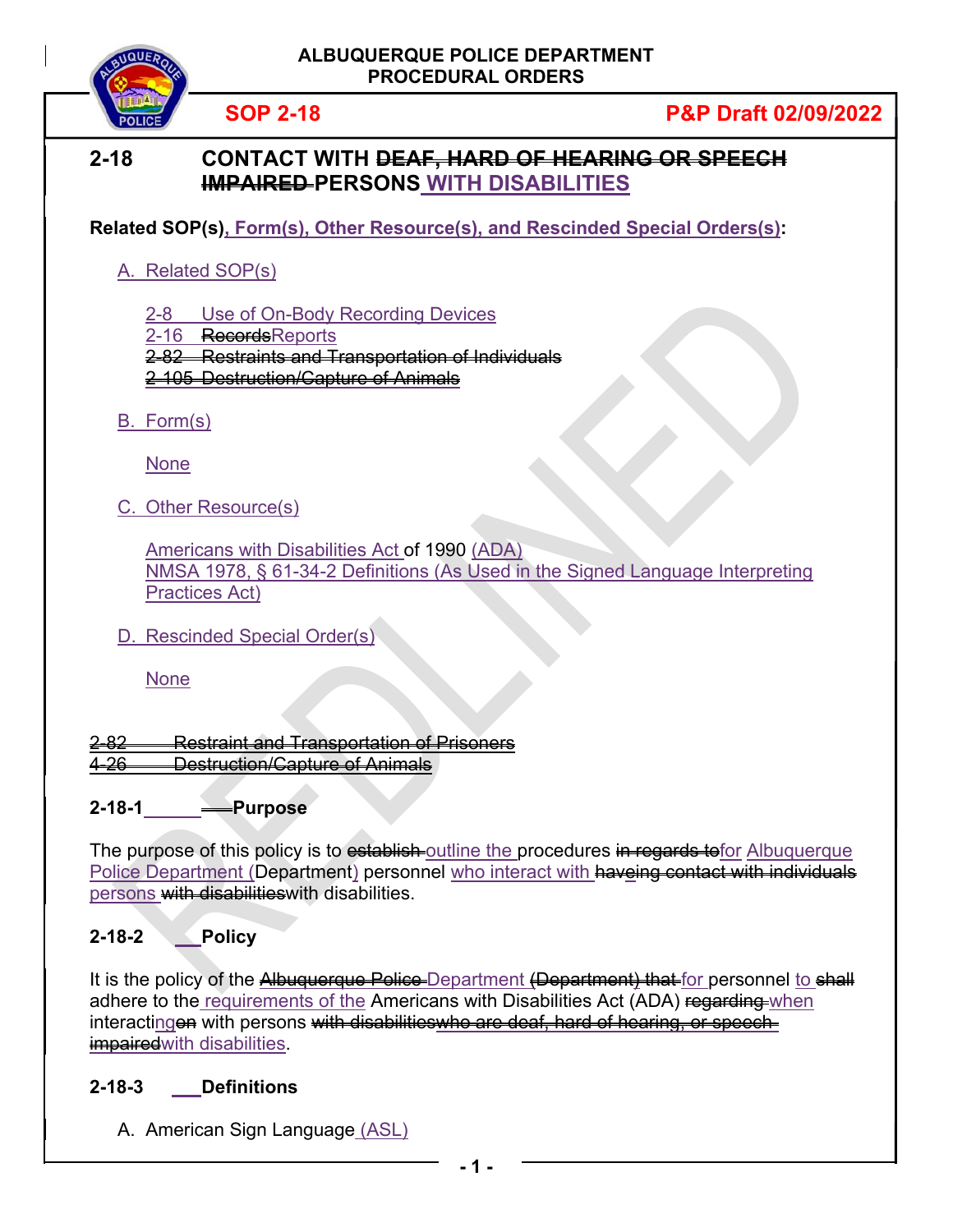

1.

 $\triangle$  A visual language that uses the shape, placement, and movement of the hands, as well as facial expressions and body movements in order to convey information. ASL is used predominantly <del>form of sign language developed </del>in the United States and used also in English-speakingin many parts of Canada.

- **B.** Auxiliary Aids or Services
	- 1. Any tool that is used to help communicate written materials to aid in communication; such as pencils, pens, note pads.
	- 2. A Signed Languagen interpreterInterpreter; or-
	- 3. Any other means that assists with for effective communication.
- C. Blind- or  $\neq$  Visually--Impaired
	- 1. An individual with vision loss to such a degree so as to qualify for an additional support need; or  $\pm$
	- 2. An individual with a significant limitation of vision visual impairment that resulteding from either-disease or, trauma, or a congenital or degenerative conditions that cannot be corrected.

D. Individual Who Is Deaf, Hard -of -Hearing, or Deaf-Blind Person

A person who has either no hearing or who has significant hearing lossDeaf-Blind

An individual with the combination of hearing and visual losses.

Many deaf-blind have enough vision to be able to move about in their environments, recognize familiar people, see sign language at close distances, and perhaps read large print. Others have sufficient hearing to recognize familiar sounds, understand some speech, or develop speech themselves. The range of sensory impairments included in the term "deaf-blindness" is great.

**D. Deaf or / Hard of Hearing** 

1. A partial or total lack of hearing that may be present at birth (congenital) or may be acquired at any age thereafter.

E. Deaf-Blind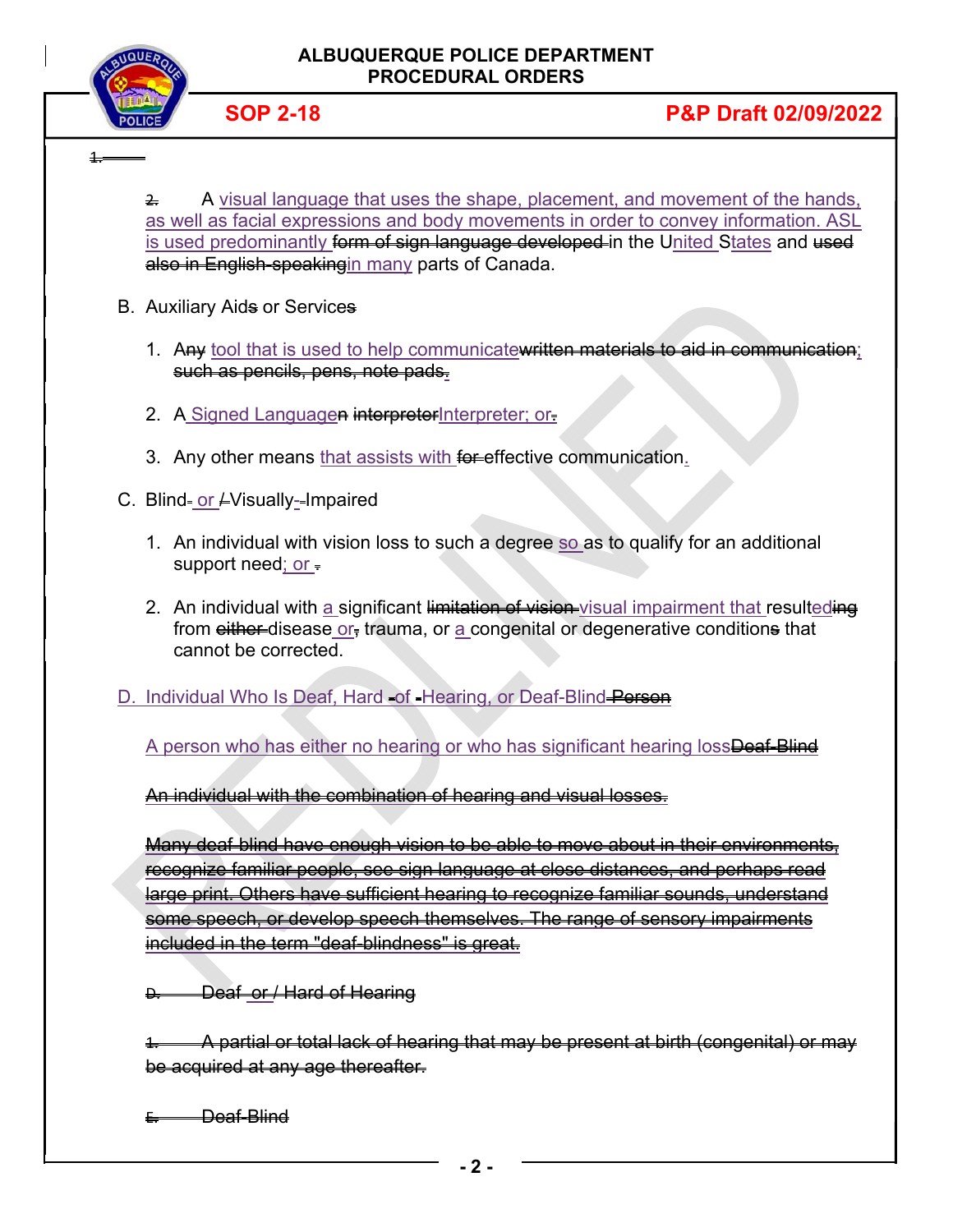

# **SOP 2-18 P&P Draft 02/09/2022**

1. An individual with the combination of hearing and visual losses.

2. Many deaf-blind have enough vision to be able to move about in their environments, recognize familiar people, see sign language at close distances, and perhaps read large print. Others have sufficient hearing to recognize familiar sounds, understand some speech, or develop speech themselves. The range of sensory impairments included in the term "deaf-blindness" is great.

 $F \rightarrow FGG$ 

**Emergency Communications Center** , consistent with NMSA 1978, § 61-34-2.

G. Primary Consideration

- 1. An accommodation sworn personnel Occurs when the officer must honor based on a person's choice to use anof aAuxiliary aAids or sServices of the individual unless:
	- a. The officer can show through mutual agreement that another equally effective means of communication is available; or
	- b. The use of an auxiliary aid or the service would result in fundamental alteration in the service, program, or activity, or incur undue financial and administrative burdens.

H.E. Service Animal

 $4.$  Any animal that is individually trained to do work or perform tasks for the benefit of an individual with a disability, including a physical, sensory, psychiatric, intellectual, or other mental disability.

**I.F. Signed Language Interpreter** 

4. A state licensed and certified professional who practices interpreting and interpretser for a signed language.

#### **2-18-4 2-18-4 Rules and ResponsibilitiesProcedures 7**

A. Personnel Who Come into Interacting wContact Wwith Persons Who are Blind or Visually-Impaired<del>Individuals Wwith Blindness Shall:</del> A.

1. DepartmentSworn personnel shall:

4.a. Immediately Sworn Officers personnel shall vverbally identify themselves as a law enforcement officer-immediately;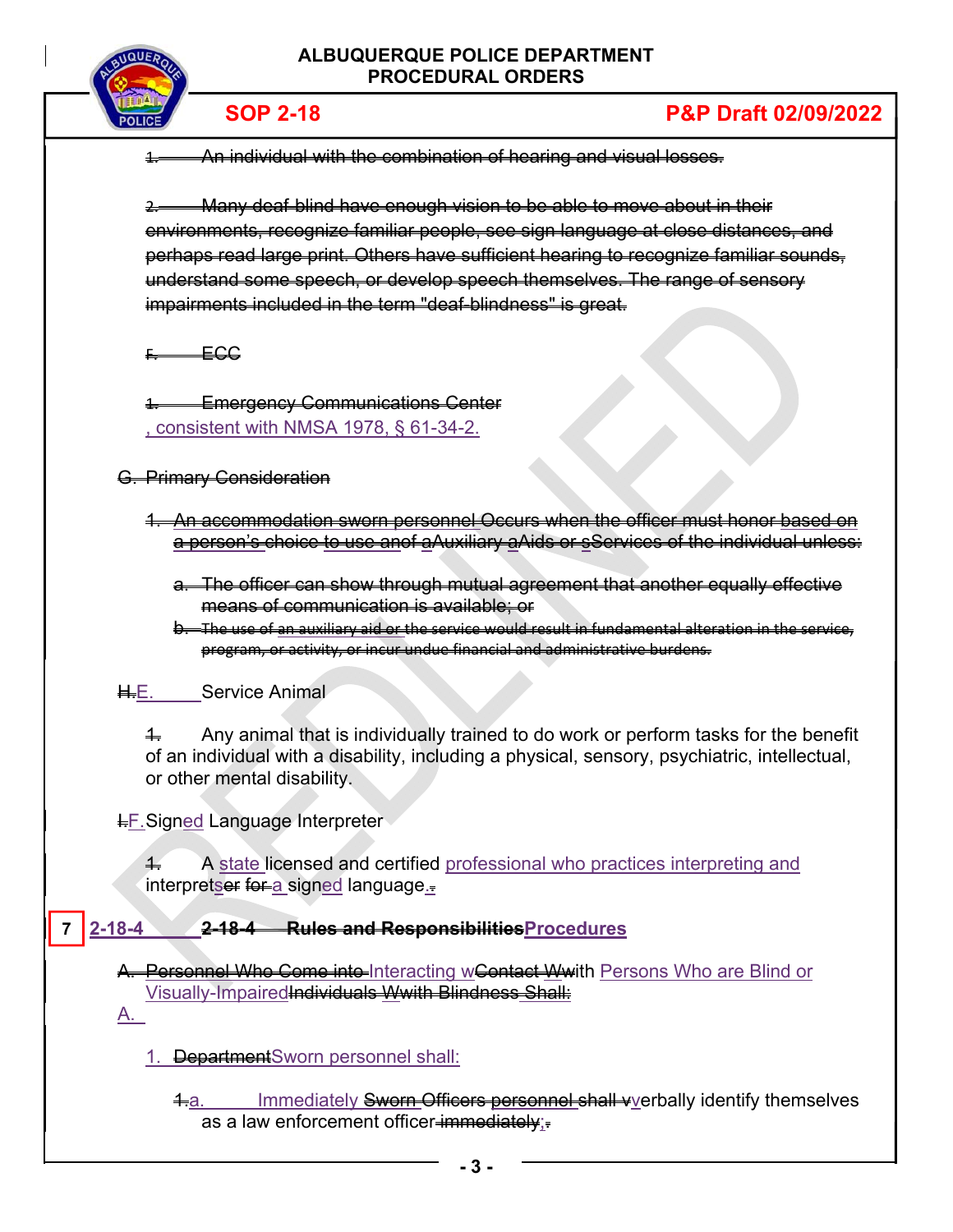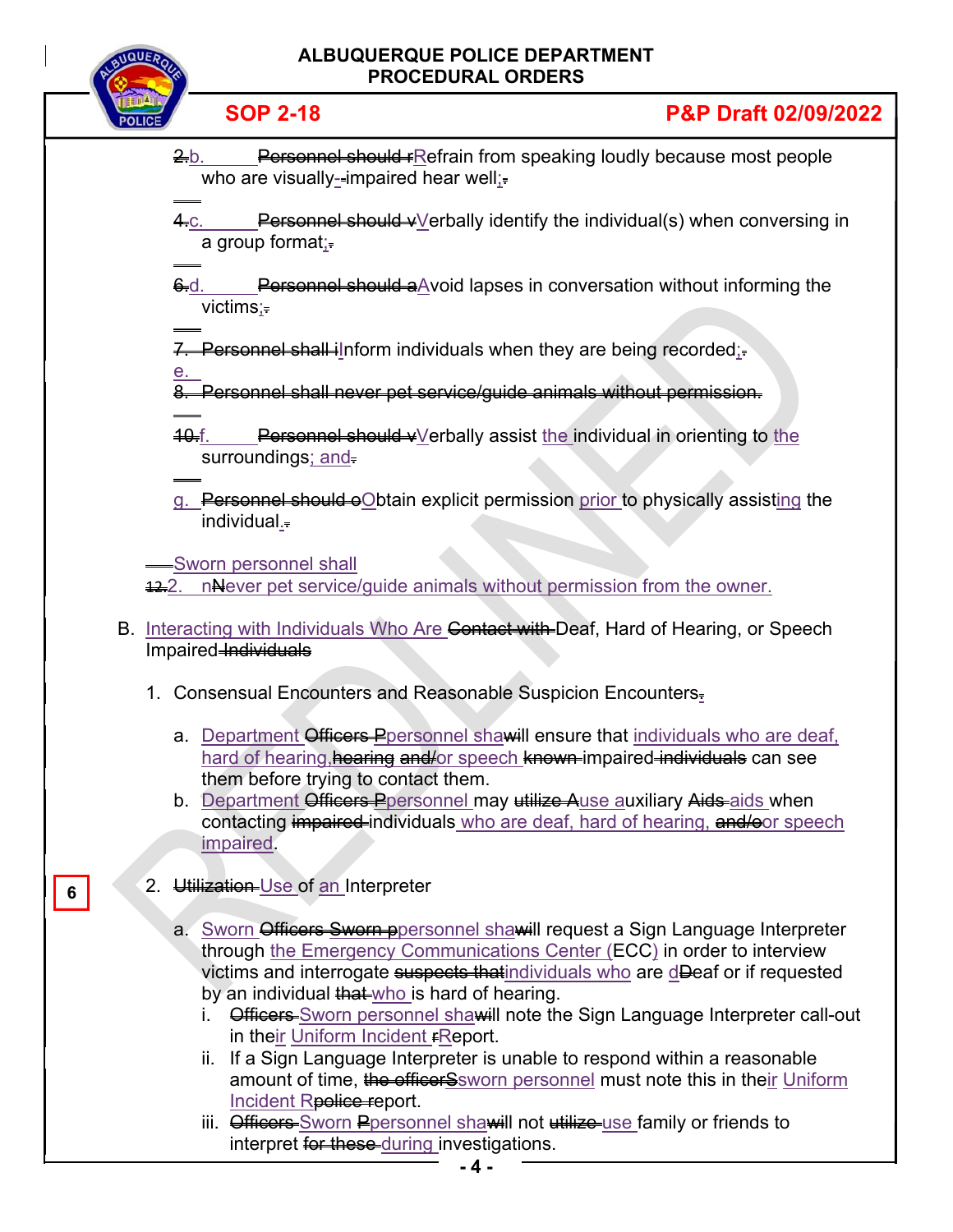| ALBUQUERQUE POLICE DEPARTMENT<br><b>NQUEA</b><br><b>PROCEDURAL ORDERS</b> |                                                |                                                                                                                                                                                                                                                                                                                                                                                                                                                                                                                                                                                                                                                                                                                                                                                                                                                                                                                                                         |
|---------------------------------------------------------------------------|------------------------------------------------|---------------------------------------------------------------------------------------------------------------------------------------------------------------------------------------------------------------------------------------------------------------------------------------------------------------------------------------------------------------------------------------------------------------------------------------------------------------------------------------------------------------------------------------------------------------------------------------------------------------------------------------------------------------------------------------------------------------------------------------------------------------------------------------------------------------------------------------------------------------------------------------------------------------------------------------------------------|
|                                                                           | <b>SOP 2-18</b>                                | <b>P&amp;P Draft 02/09/2022</b>                                                                                                                                                                                                                                                                                                                                                                                                                                                                                                                                                                                                                                                                                                                                                                                                                                                                                                                         |
| N/A                                                                       | of the investigation.<br><del>iii.</del> ii.   | a. Officers Sworn Ppersonnel may use other Auxiliary Aids for the initial<br>investigation prior to when an ithe Sign Language Interpreter arrives's arrival -<br>ii-b. This is to be used to assist the officersworn personnel in determining the extent<br>Sworn personnel shall tag All all written correspondence with the<br>interviewee shawill be tagged into evidence.<br>Sworn personnel may send -Aa copy may be sent-to report reviewthe<br>Records Division to be included with their Uniform Incident reportReport,<br>The copies shall be consistent with SOP Records Reports (refer to SOP<br>Reports for sanction classifications and additional duties).                                                                                                                                                                                                                                                                               |
| N/A                                                                       | 3. Arrest Investigations<br><del>do so</del> . | a. Sworn personnel shall provide a written Miranda Wwarning for the individual to<br>sign, in additionln addition to using a Sign Language Interpreter for reading the<br>Miranda Warningswarnings., the suspect(s) individual shawill be provided a<br>written Miranda Warning for the suspect individual to sign.<br>b. At a minimum, Officers Ssworn personnel shawill, at a minimum, use an their<br>Onon-Bbody Recording-recording Devices-device (OBRD) to visually and<br>faudibly record interviews and interrogations, consistent with SOP Use of On-<br>Body Recording Devices (refer to SOP Use of On-Body Recording Devices for<br>sanction classifications and additional duties).<br>c. When it is safe to do so. Officers Ssworn personnel may handcuff individuals<br>who are deaf, hard of hearing, or speech-impaired individuals in the front so<br>that they may to enable them to communicate with their hands, when it is safe to |
| 7                                                                         |                                                | C. Interacting with Contact with-Individuals with Deaf-blindness Blindness                                                                                                                                                                                                                                                                                                                                                                                                                                                                                                                                                                                                                                                                                                                                                                                                                                                                              |
|                                                                           | blindness.                                     | 1. Officers Sworn personnel shawill use due regard with individuals with Deafdeaf-                                                                                                                                                                                                                                                                                                                                                                                                                                                                                                                                                                                                                                                                                                                                                                                                                                                                      |
|                                                                           | Language (ASL).                                | 2. Officers-Sworn personnel may utilize-use a Sign sSign Language IL anguage<br>Interpreter interpreter during investigations if the individual knows American Sign                                                                                                                                                                                                                                                                                                                                                                                                                                                                                                                                                                                                                                                                                                                                                                                     |
|                                                                           |                                                | D. Interacting Contact-with Individuals with Physical Disability(s)                                                                                                                                                                                                                                                                                                                                                                                                                                                                                                                                                                                                                                                                                                                                                                                                                                                                                     |
|                                                                           | 1. Consensual Encounters                       |                                                                                                                                                                                                                                                                                                                                                                                                                                                                                                                                                                                                                                                                                                                                                                                                                                                                                                                                                         |
|                                                                           | physical disability.                           | a. Department Personnel personnel shawill give due regard to individuals with a                                                                                                                                                                                                                                                                                                                                                                                                                                                                                                                                                                                                                                                                                                                                                                                                                                                                         |
|                                                                           | 2. Criminal Investigations and Arrests         |                                                                                                                                                                                                                                                                                                                                                                                                                                                                                                                                                                                                                                                                                                                                                                                                                                                                                                                                                         |
|                                                                           |                                                | a. Department personnel shall abide by the procedures outlined in SOP Restraint<br>and Transportation of Individuals (See-rRefer to SOP - Restraint and                                                                                                                                                                                                                                                                                                                                                                                                                                                                                                                                                                                                                                                                                                                                                                                                 |